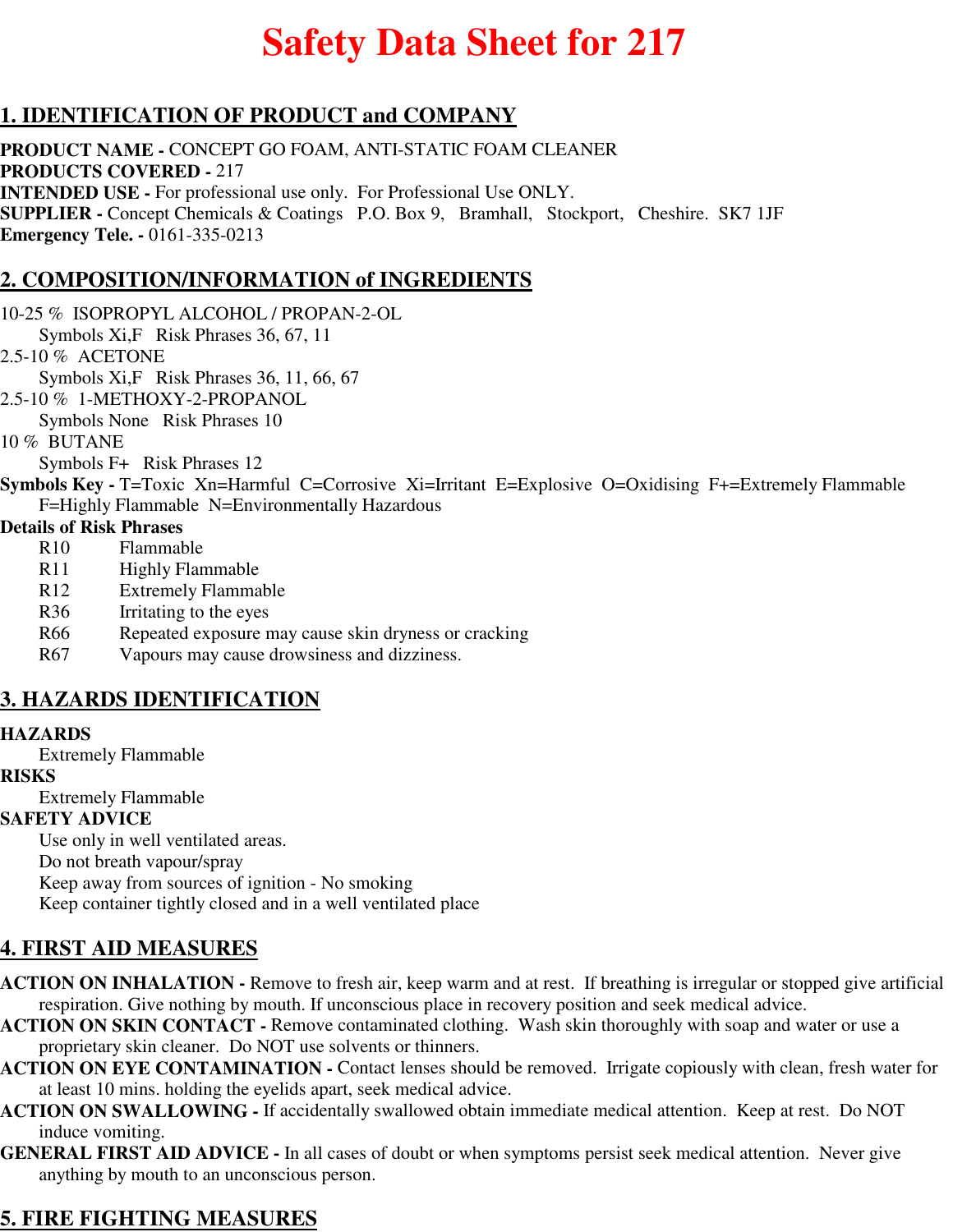#### **RECOMMENDED EXTINGUISHING MEDIA -** Carbon-Dioxide, Sand, Dry Powder. **DO NOT USE -** Water, Water Jet.

**FIRE FIGHTING INSTRUCTIONS -** Fire will produce smoke containing hazardous products of combustion (see Section 10). Decomposition products may be a hazard to health. Appropriate self-contained breathing apparatus may be required. Cool closed containers exposed to fire with a water spray. Do not allow run off from fire fighting to enter drains or water courses.

# **6. ACCIDENTAL RELEASE MEASURES**

Exclude sources of ignition and ventilate the area. Exclude non-essential personnel. Avoid breathing vapours. Refer to protective measures listed in sect. 7&8. Contain and collect spillages with non-combustible absorbent materials e.g. sand, earth and place in suitable container for disposal in accordance with the waste regulations Clean preferably with a detergent, avoid use of solvents. Do not allow to enter drains or water courses. If it does the local water company should be contacted immediately, in case of contamination of streams rivers or lakes the National Rivers Authority

# **7. STORAGE AND HANDLING**

- **STORAGE PRECAUTIONS** Store in accordance with the conditions of the licence which is necessary under the Petroleum (Consolidation) Act (1927). See the HSE guidance note Storage of Flammable Liquids in Containers. Observe the label precautions. Store between 5 & 25øC in a dry well ventilated place away from sources of heat, ignition and direct sunlight. No smoking. Prevent unauthorised access. Containers which are opened should be properly resealed and kept upright to prevent leakage. Store away from oxidising agents and strongly alkaline and acidic materials.
- **HANDLING PRECAUTIONS** Vapours are heavier than air and may spread along floors. They may form explosive mixtures with air. Prevent creation of explosive or flammable mixtures and avoid vapour concs higher than the OEL Do not use in areas where potential sources of ignition exist. Electrical equipment should be protected to the appropriate standard. Use non sparking tools & exclude sources of heat, sparks & flames Avoid skin & eye contact. For personal protection see Sect.8. Good housekeeping and regular removal of waste materials will minimise risks. Keep container tightly closed. Never use pressure to empty, container is not a pressure vessel. Always keep in containers made of the same material as the supply container.

# **8. EXPOSURE CONTROLS AND PERSONAL PROTECTION**

#### **OCCUPATIONAL EXPOSURE LIMITS**

ISOPROPYL ALCOHOL / PROPAN-2-OL Long Term: 400 ppm & 999 mgm/m3 Short Term: 500 ppm & 1250 mgm/m3 Notation OES ACETONE Long Term: 500 ppm & 1210 mgm/m3 Short Term: 1500 ppm & 3620 mgm/m3 Notation OES 1-METHOXY-2-PROPANOL Long Term: 100 ppm & 375 mgm/m3 Short Term: 300 ppm & 1020 mgm/m3 Notation Sk OES BUTANE Long Term: 600 ppm & 1450 mgm/m3 Short Term: 750 ppm & 1810 mgm/m3 Notation OES **NOTES -** Sen =Respiratory Sensitizer OES = Occupational Exposure Standard MEL = Maximum Exposure Limit OEL's are from EH40 except where marked SUP which are assigned by the supplier of the substance

**ENGINEERING PRECAUTIONS -** Provide adequate ventilation. Where reasonably practicable this should be achieved by the use of local exhaust ventilation and good general extraction. If extraction methods are insufficient to maintain concentrations of particulates and/or solvent vapours below relevant OEL's, suitable respiratory protective equipment should be worn.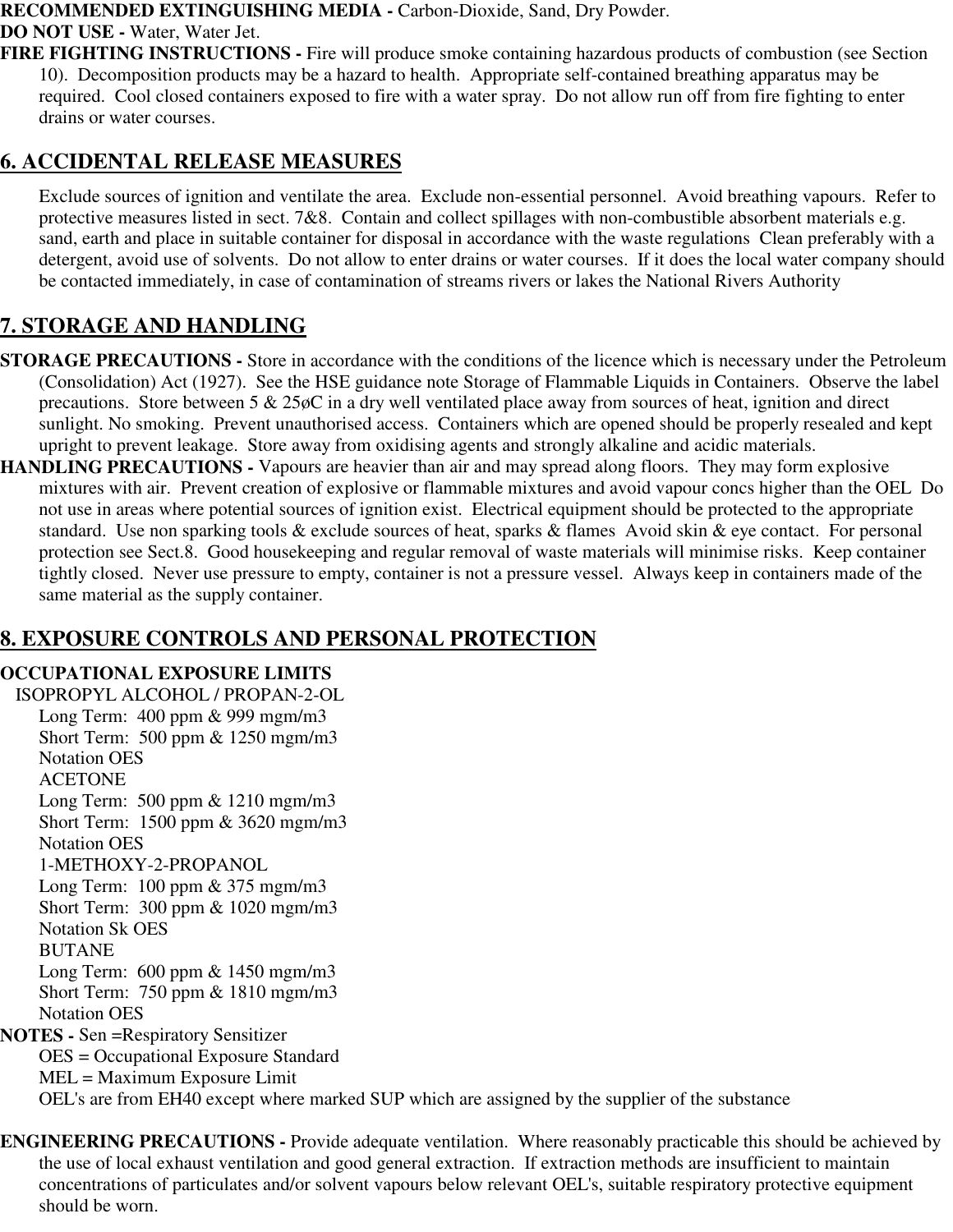- **GENERAL PRECAUTIONS** All ppe, including rpe, used to control exposure to hazardous substances must be selected to meet the requirements of the COSHH regulations.
- **RESPIRATORY PROTECTION** Air fed respiratory equipment should be worn when sprayed if levels cannot be controlled below OEL's and engineering methods cannot be reasonably improved.
- **HAND PROTECTION Full physical protection is best. Seek relevant advice from glove manufacturers. Barrier cream may** be of help but should not be applied after exposure has occurred.
- **EYE PROTECTION -** Eye protection designed to protect against liquid splashes should be worn.
- **SKIN PROTECTION -** Cotton or cotton/synthetic overalls or coveralls are normally suitable. Grossly contaminated clothing should be removed and the skin washed with soap & water or a proprietary skin cleaner.

# **9. PHYSICAL AND CHEMICAL PROPERTIES**

**Physical State -** WHITE AEROSOL **Flash Point Specific Gravity -** .924 **Lower Explosion Limit -** 2% vol\par

# **10. STABILITY AND REACTIVITY**

Stable under the recommended storage & handling conditions (see Sect.7). In a fire, hazardous decomposition products such as smoke, carbon monoxide, carbon dioxide, and oxides of nitrogen may be produced. Keep away from oxidising agents and strongly alkaline and acid materials to prevent the possibility of an exothermic reaction.

# **11. TOXICOLOGICAL INFORMATION**

There is no data available on the product itself. Exposure to organic solvent vapours may result in adverse health effects such as irritation of the mucous membrane and respiratory system and adverse effects on the renal and central nervous systems. Symptons include headaches, dizziness, fatigue, muscular weakness, drowsiness and in extreme cases unconsciousness. Splashes in the eyes may cause irritation and reversible local damage. Repeated or prolonged contact with the product may lead to removal of natural fats from the skin resulting in non-allergic contact dermatitis and absorption through the skin.

# **12. ECOLOGICAL INFORMATION**

There is no data available on the product itself. The product should not be allowed to enter drains or water courses or be deposited where it can affect ground or surface waters. The Air Pollution Control requirements of regulations made under the Environmental Protection Act may apply to the use of this product.

# **13. DISPOSAL CONSIDERATIONS**

Do not allow into drains or water courses or dispose of where ground or surface waters may be affected. Wastes, including emptied containers, are controlled wastes and should be disposed of in accordance with regulations made under the Control of Pollution (1974) & Environmental Protection (1990) Acts. Using the information in this data sheet, advice should be obtained from the Waste Regulation Authority whether the Special Waste Regulations 1980 apply. Aerosol product - do not puncture or burn cans. Empty Aerosol Cans must be disposed of by a competent operator

# **14. TRANSPORT INFORMATION**

**UN No -** 1950 **Class -** 2 **Designation -** AEROSOLS For Transport Information other than UK Road or Rail please contact your supplier.

# **REGULATORY INFORMATION**

**CLASSIFICATION** Extremely Flammable **CONTAINS RISKS PHRASES**